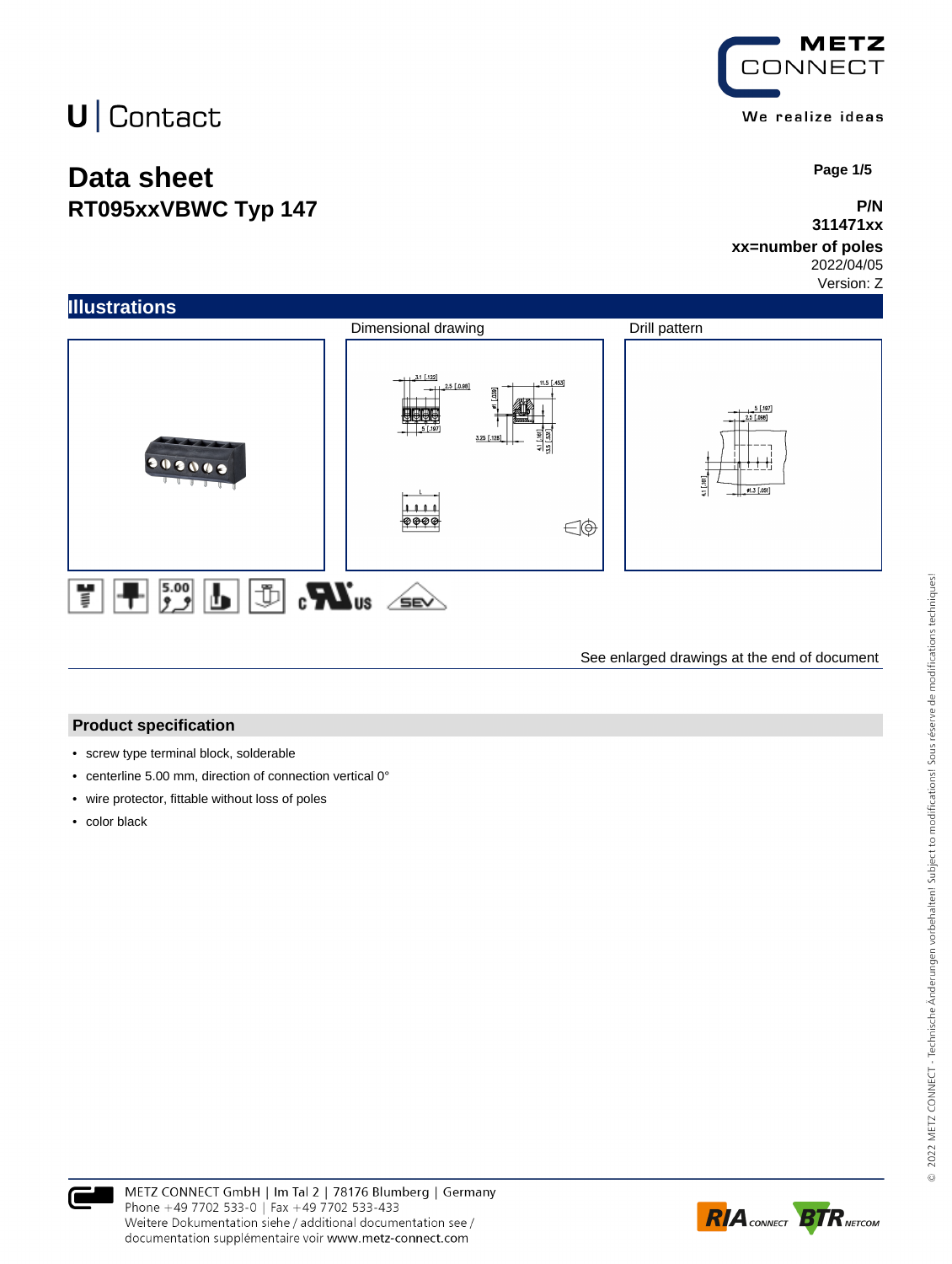**Technical Data**

## **Data sheet RT095xxVBWC Typ 147**



 **Page 2/5**

#### **P/N 311471xx**

#### **xx=number of poles**

2022/04/05 Version: Z

| <b>General Data</b>                 |                           |                                                                                                                                                                      |                         |  |  |
|-------------------------------------|---------------------------|----------------------------------------------------------------------------------------------------------------------------------------------------------------------|-------------------------|--|--|
| <b>Tightening torque SEV</b>        | $0.5$ Nm                  |                                                                                                                                                                      |                         |  |  |
| Tightening torque UL                | 4.4 lb-in                 |                                                                                                                                                                      |                         |  |  |
| Solder pin length                   | 3.25 mm                   |                                                                                                                                                                      |                         |  |  |
| min. number of poles                | $\overline{2}$            |                                                                                                                                                                      |                         |  |  |
| max. number of poles                | $\overline{24}$           |                                                                                                                                                                      |                         |  |  |
| Insulating material class           | <b>CTI 600</b>            |                                                                                                                                                                      |                         |  |  |
| clearance/creepage dist.            | 4 mm                      |                                                                                                                                                                      |                         |  |  |
| Protection category                 | IP <sub>00</sub>          |                                                                                                                                                                      |                         |  |  |
| Min. insul. strip length            | 8 mm                      |                                                                                                                                                                      |                         |  |  |
| <b>Rated current</b>                | 10A                       |                                                                                                                                                                      |                         |  |  |
| Overvoltage category                | $\overline{\mathbf{III}}$ | $\overline{\mathsf{III}}$                                                                                                                                            | $\overline{\mathsf{I}}$ |  |  |
| Pollution degree                    | 3                         | $\overline{2}$                                                                                                                                                       | $\overline{2}$          |  |  |
| Rated voltage                       | 160 V                     | 400 V                                                                                                                                                                | 400 V                   |  |  |
| Rated test voltage                  | $2.5$ kV                  | $2.5$ kV                                                                                                                                                             | $2.5$ kV                |  |  |
| <b>Terminal data</b>                |                           |                                                                                                                                                                      |                         |  |  |
| rat.wiring solid AWGmax             |                           | 0.34 mm <sup>2</sup> - 2 mm <sup>2</sup> / AWG 22 - AWG 14                                                                                                           |                         |  |  |
| rat.wiring strand.AWGmax            |                           | 0.34 mm <sup>2</sup> - 2 mm <sup>2</sup> / AWG 22 - AWG 14                                                                                                           |                         |  |  |
| <b>Approvals</b>                    |                           |                                                                                                                                                                      |                         |  |  |
| extended wiring UL                  |                           | Wire range extended to No. 30 AWG for factory-wiring. Two same<br>size wires No. 22-16 AWG Cu, Sol/Str for field-wiring; No. 30-16<br>AWG Cu Sol/Str factory-wiring. |                         |  |  |
| V/A/AWG                             |                           | $300 / 15 / 22 - 14$                                                                                                                                                 |                         |  |  |
| approval UL - File No.              | E121004                   |                                                                                                                                                                      |                         |  |  |
| $1.5$ mm <sup>2</sup><br><b>SEV</b> |                           | 250 V / 17.5 A / T60                                                                                                                                                 |                         |  |  |
| <b>Material</b>                     |                           |                                                                                                                                                                      |                         |  |  |
| insulating material                 | <b>PA66</b>               |                                                                                                                                                                      |                         |  |  |
| flammability class                  | V <sub>0</sub>            |                                                                                                                                                                      |                         |  |  |
| terminal body thread                | M <sub>3</sub>            |                                                                                                                                                                      |                         |  |  |
| terminal body material              | CuZnPb                    |                                                                                                                                                                      |                         |  |  |
| terminal body surface               | $Ni + Sn$                 |                                                                                                                                                                      |                         |  |  |
| screw thread                        | M <sub>3</sub>            |                                                                                                                                                                      |                         |  |  |
| screw material                      | 8,8                       |                                                                                                                                                                      |                         |  |  |





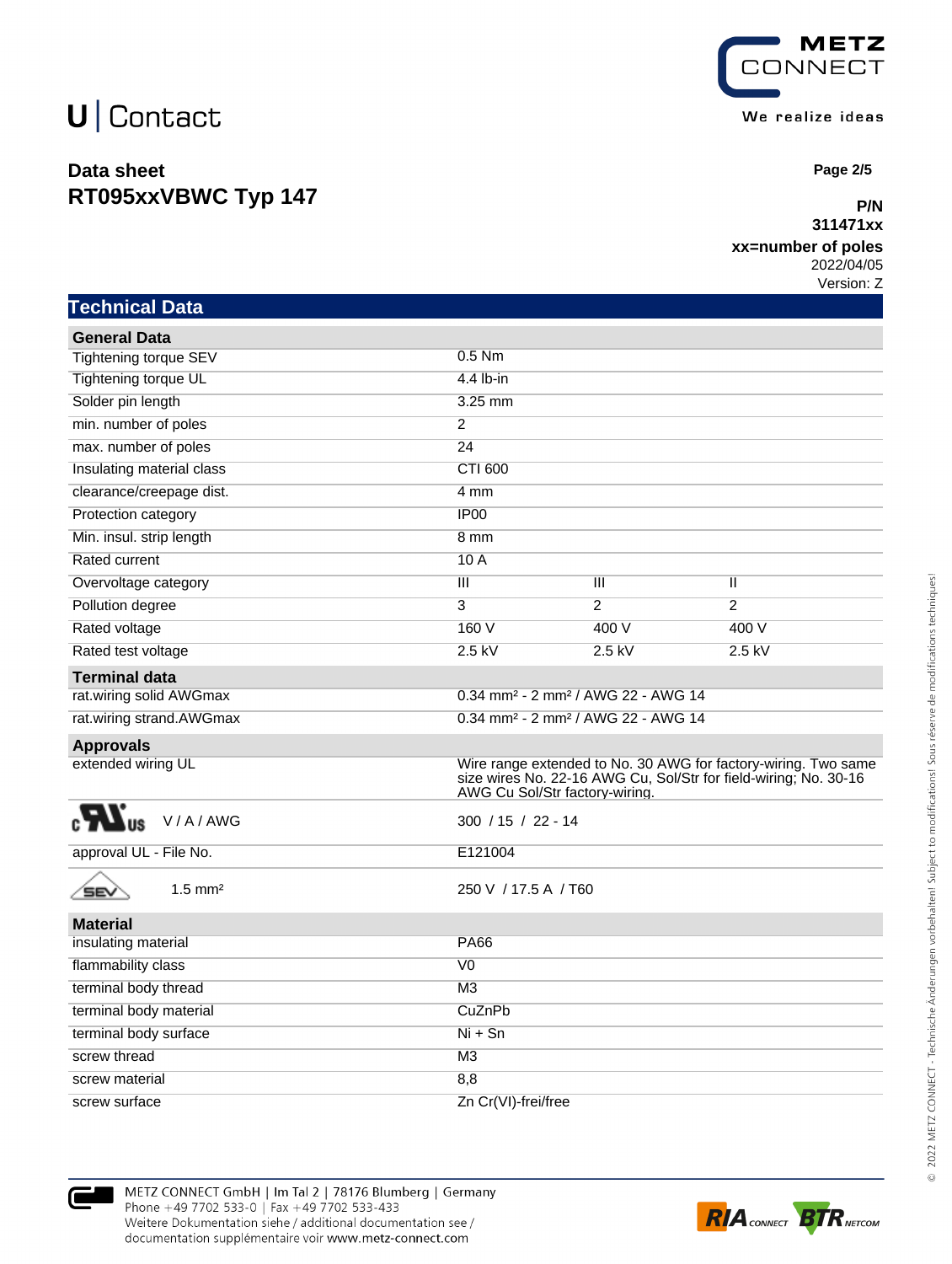## **Data sheet RT095xxVBWC Typ 147**



We realize ideas

 **Page 3/5**

#### **P/N 311471xx**

### **xx=number of poles**

2022/04/05 Version: Z

| <b>Technical Data</b>       |                                     |  |
|-----------------------------|-------------------------------------|--|
| wire protector material     | CuSn                                |  |
| wire protector surface      | Sn                                  |  |
| Glow-Wire Flammability GWFI | 960 °C acc. to IEC 60695-2-12       |  |
| Glow-Wire Flammability GWIT | 775 °C acc. to IEC 60695-2-13       |  |
| REACh                       | compliant                           |  |
| REACh - substance (SVHC)    | Lead / 7439-92-1                    |  |
| <b>Climatic Data</b>        |                                     |  |
| upper limit temperature     | 105 °C                              |  |
| lower limit temperature     | $-40 °C$                            |  |
| general                     |                                     |  |
| Tolerance                   | ISO 2768 -mH                        |  |
| Solderability               | Acc. to JEDEC JESD22-B102E 245°C/5s |  |



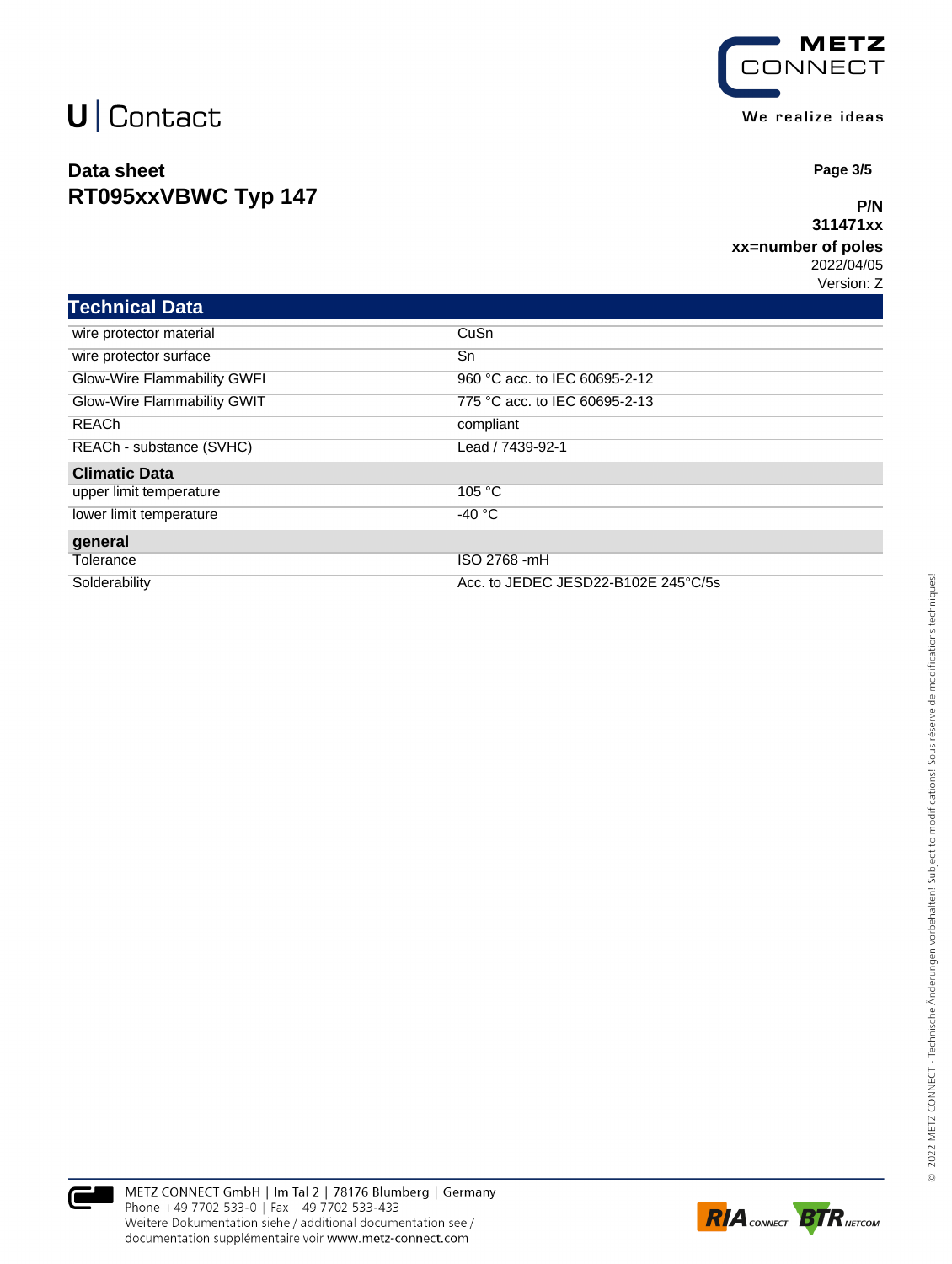## **Data sheet RT095xxVBWC Typ 147**



 **Page 4/5**

**P/N 311471xx**

#### **xx=number of poles** 2022/04/05

Version: Z



L=(pole size - 1) x centerline  $+5$  mm  $[0.197]$